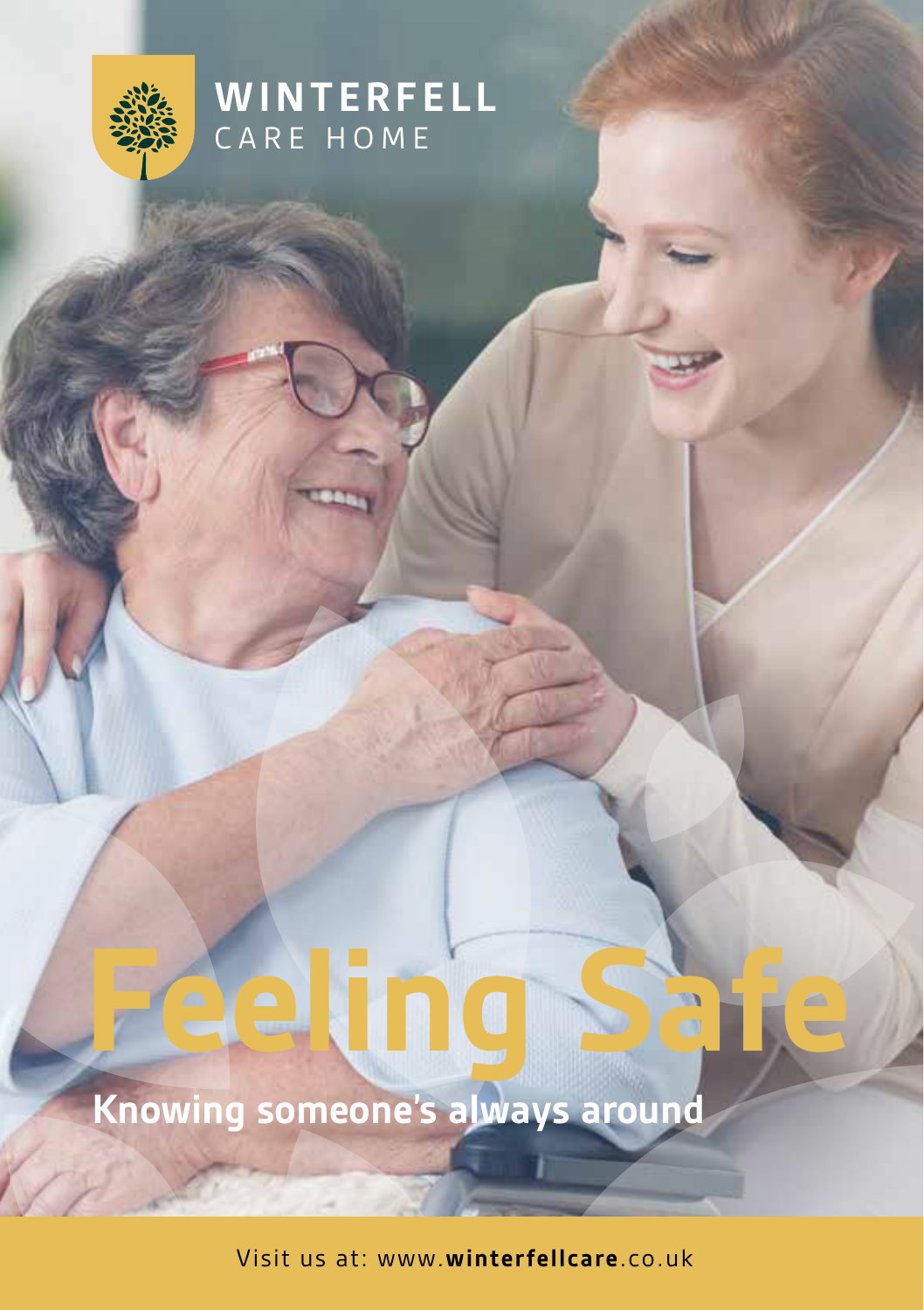## **Why choose Winterfell Care Home?**

### **We are committed to providing a fully integrated health and .service care social**

Winterfell provides a high level of care 24 hours a day for individuals finding it increasingly difficult with everyday living at home or needing a helping hand to retain daily independence. Our services ensure comfortable accommodation, meals which are flavoursome and nutritious, varving activities and person centred care. All bedrooms are spacious and well equipped and have been designed to make sure our residents feel at home. Residents are encouraged to choose their own décor and personal items for their room to promote an atmosphere of familiarly, individuality and to give it that homely feel. We are proud to offer residents a hair salon, physiotherapy facilities and a relaxing garden area.

#### **About** us

Winterfell is located in the heart of Nottingham in a quiet residential area off Sherwood Rise. We provide a safe and friendly environment for all to enjoy. We are community focused with regular visits from pupils of neighbouring schools to join our residents in daily activities. The Home is easily accessible by car with on-site car parking and nearby we have both local shops and supermarkets.

Should our residents want to venture further than the local area, the Nottingham city centre is within close proximity. Residents can make full use of nearby public transportation which is a short 2 minute walk from the home. We strive to encourage independence and our surrounding amenities enable us to support this easily.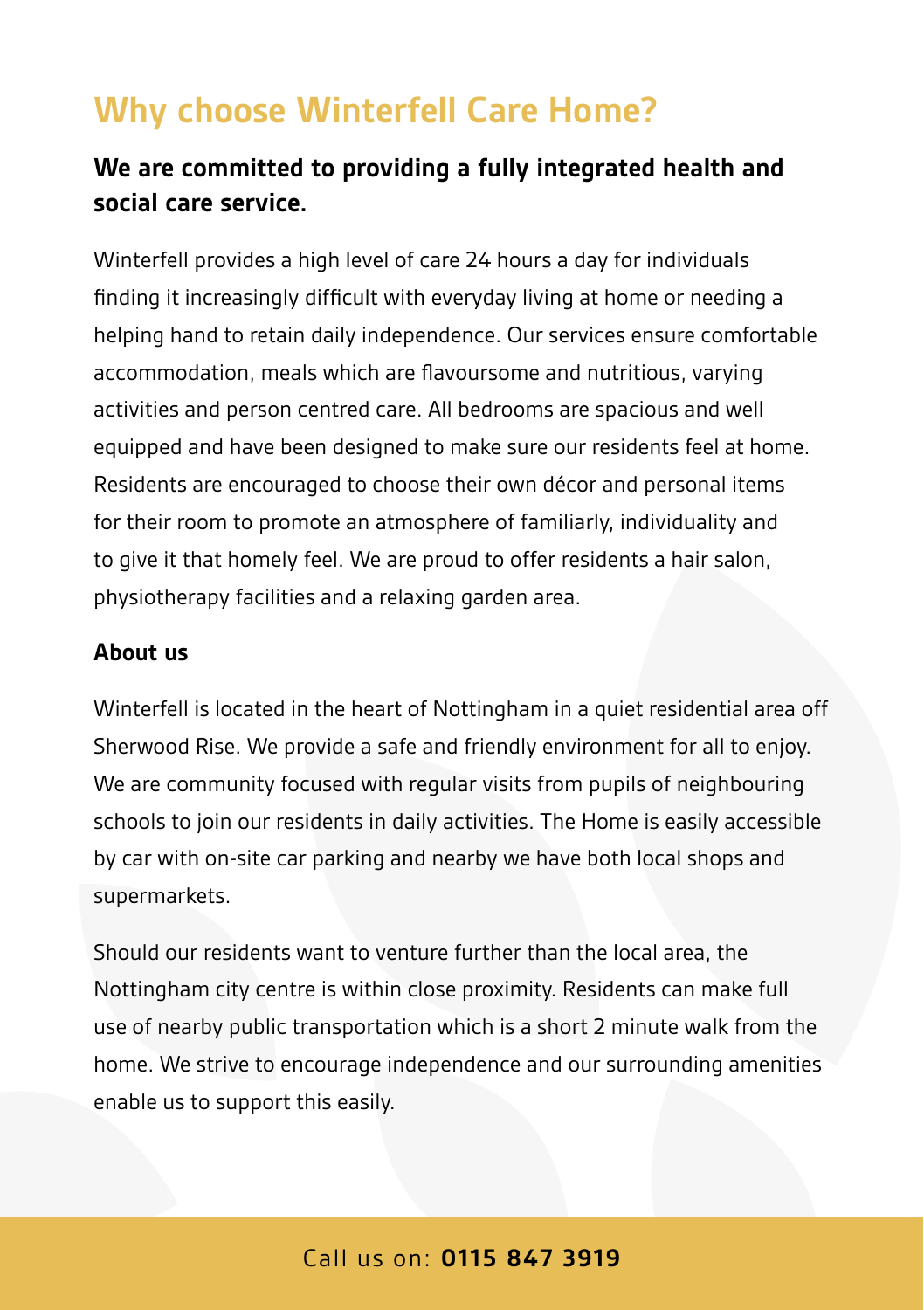**Care with comfort, privacy and complete independence** 

### **Care**

Our home provides a high standard of residential care for both elderly and vulnerable adults. We achieve this with our dedicated staff who have a genuine compassion towards care and ensuring high levels of continuous training. All of our staff are NVQ trained carers and supervised by dedicated managers. Our continued aim is to empower residents to lead an active and healthy life. Our carers provide 24-hour support to each resident's individual needs. We have a specialist nurse call system in place to ensure residents are attended to immediately...

#### **Great care and great value**

Providing the highest quality of care at **Council Rates** with no additional top-up fees.

Visit us at: www.winterfellcare.co.uk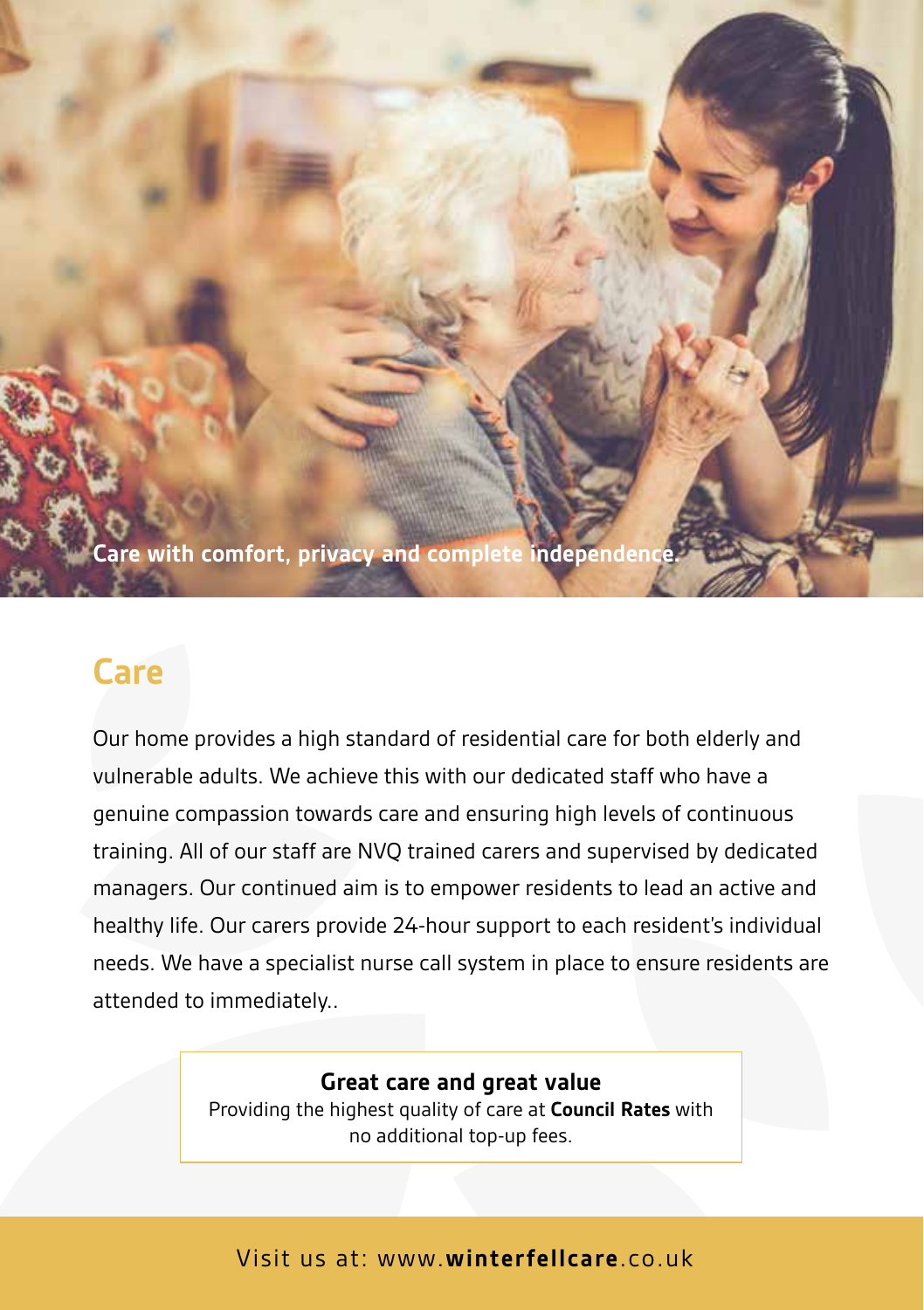## **Services**

We at Winterfell are committed to providing a fully integrated health and social care service. We will offer this in an environment that encourages mutual respect for the rights and dignity of all our residents. Our care practices reflect a person-centred approach. We have a care management and care planning system that promotes prompt, accurate and efficient attention to the individual needs of each resident. We also have a stimulating activity programme offering in-house facilities such as:

- Hairdressing -
- Visits from a reflexologist
- Massage therapy
- Beauty treatments
- Visits from chiropodists
- And many more

### **Facilities**

Winterfell comprises of three floors with passenger lifts that are located on either side of the building. All rooms are fully furnished and decorated to a high standard. We welcome residents to personalise their rooms for that homely feel.

Winterfell has three large communal lounges with a cinema room, games room and a spacious dining room. There is a beautiful garden area at the front of the building for residents to relax in and enjoy at their leisure. Some additional facilities include:

- Free Wi-Fi
- Massage/physio room
- Visitor car park
- Laundry -
- Patio area
- Library -
- Hairdressing salon
- Conservatory -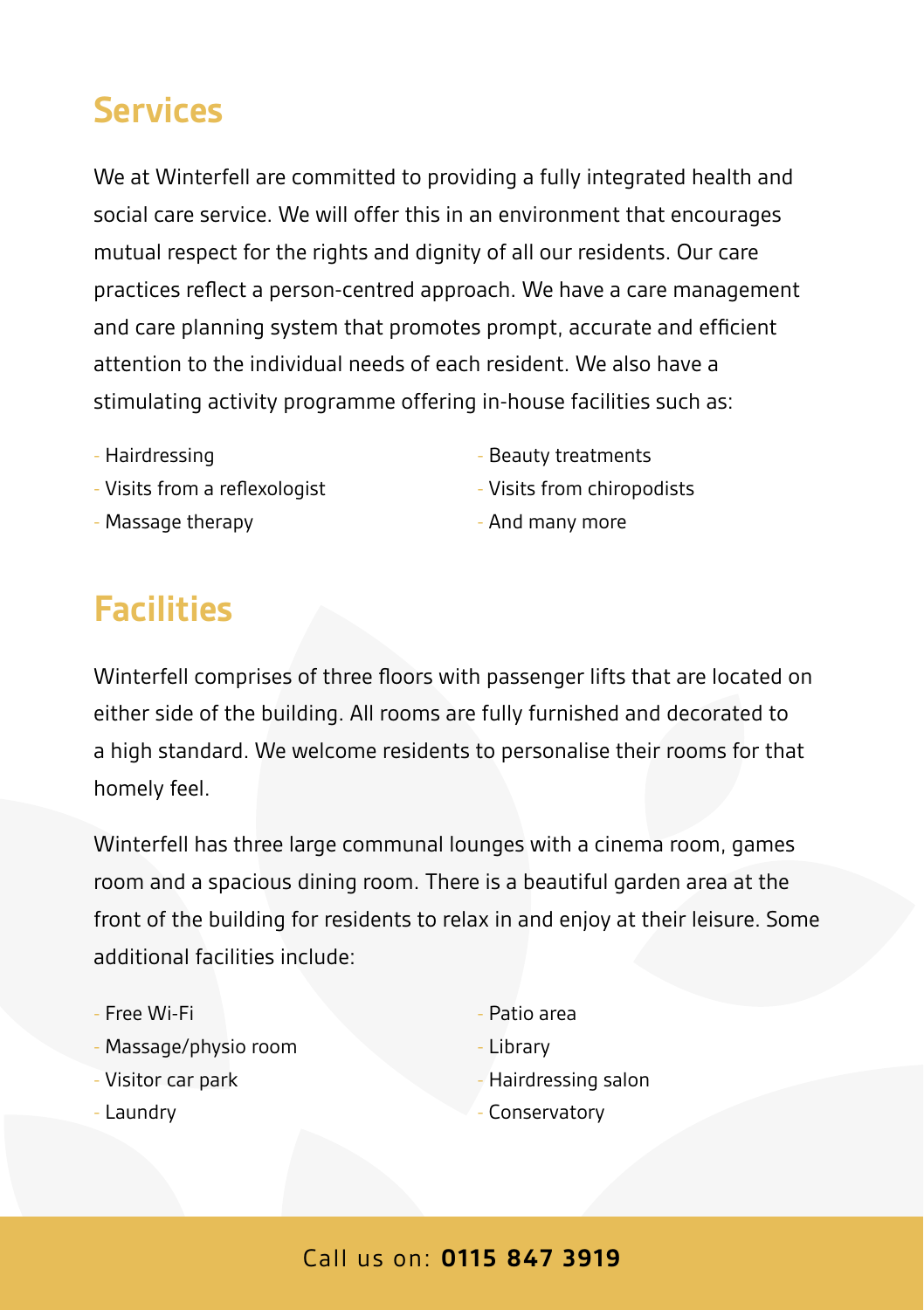# **Fully Accredited**

### **Our Home provides a high standard of residential care for both** the elderly and vulnerable adults

We care for disabled patients, provide palliative care, offer respite services and support for those who perhaps just need a helping hand.

We are also Dementia registered and are proud to say we specialise in offering care to residents with varving needs.



Visit us at: www.winterfellcare.co.uk